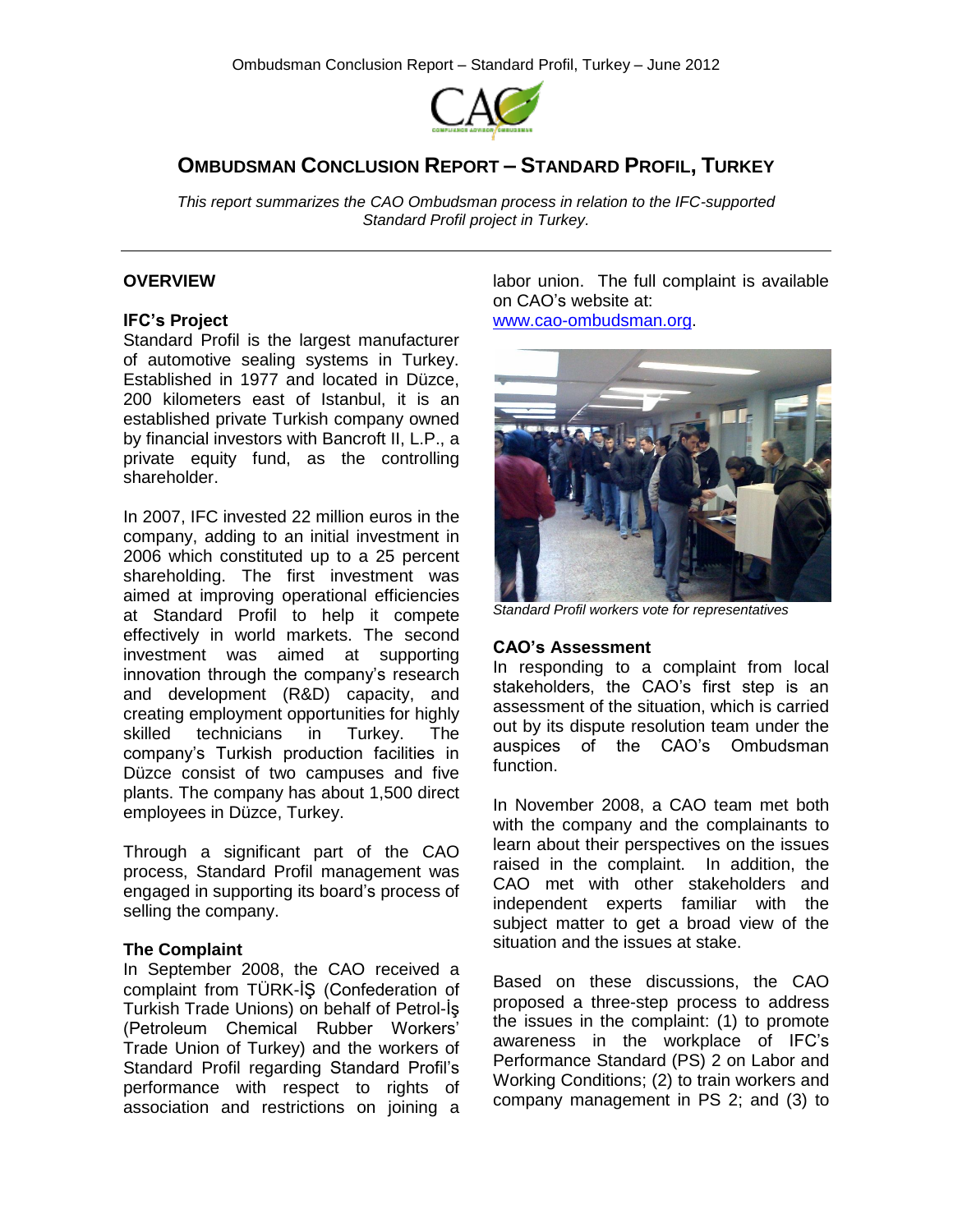conduct a labor audit six months after completion of this training. The parties agreed to this approach, which is outlined in Box 1.

## **Box 1: Three-step agreement**

*1. Promote PS2 Awareness*  Standard Profil will make standardized statements of core labor standards (in line with PS2) visible in the workplace, in a way that is easily understood by workers.

*2. Train Workers and Management* Standard Profil management and workers will receive training to enhance their understanding of PS2.

*3. Conduct a Labor Audit* In consultation with CAO and IFC, Standard Profil will implement an independent labor audit within six months to provide assurance to Standard Profil management, IFC and CAO of company adherence to IFC's labor standards.

By January 2009, the complainants and the company had agreed that implementing these actions would help resolve the complaint.

## **IMPLEMENTING THE AGREEMENT**

Over the next three years, the CAO supported the company and its workers in the implementation of these agreed actions and establishment of social dialogue structures.

## **1. Promoting PS2 Awareness**

The company prepared posters explaining PS2 in Turkish, which are displayed in common areas in the plant.

## **2. Training Workers and Management**

## *Worker participation in the process*

At the time of CAO's engagement, the complainant union, Petrol-İş, was not legally

recognized to represent the work force: Turkish law requires that 50 percent plus one worker of the company workforce belong to the union for the union to enjoy representation rights. In this context, the company was not willing to dialogue directly with the union.

CAO's role is neither to promote unionization of the workforce, nor to discourage it. Rather, CAO expects that workers are able to choose freely whether or not to join a union, without fear of reprisals, in line with applicable national law and IFC's PS2.

The union's lack of legal recognition and the company's unwillingness to engage with the complainant meant that the CAO process could not directly incorporate the complainant, i.e. union representatives. Instead, both parties agreed to a process which would address the workers' concerns through the participation of company employees.

## *Representation and training*

CAO hired a labor expert to carry out the training, and to help support the company and its workers in implementing social dialogue structures in the work force. To prepare for the training in discussion with workers and management, a CAO team visited the plant in June 2009.

## *Elections of employee representatives*

One of the most important decisions in preparing the training, especially in the context of the complaint's allegations of interference with workers' rights to organize, was determining who among the workers would receive training, and how they would be chosen. This was particularly important because the trained workers, if chosen freely by their peers, would make an obvious choice of candidates to act as worker representatives in the social dialogue structures.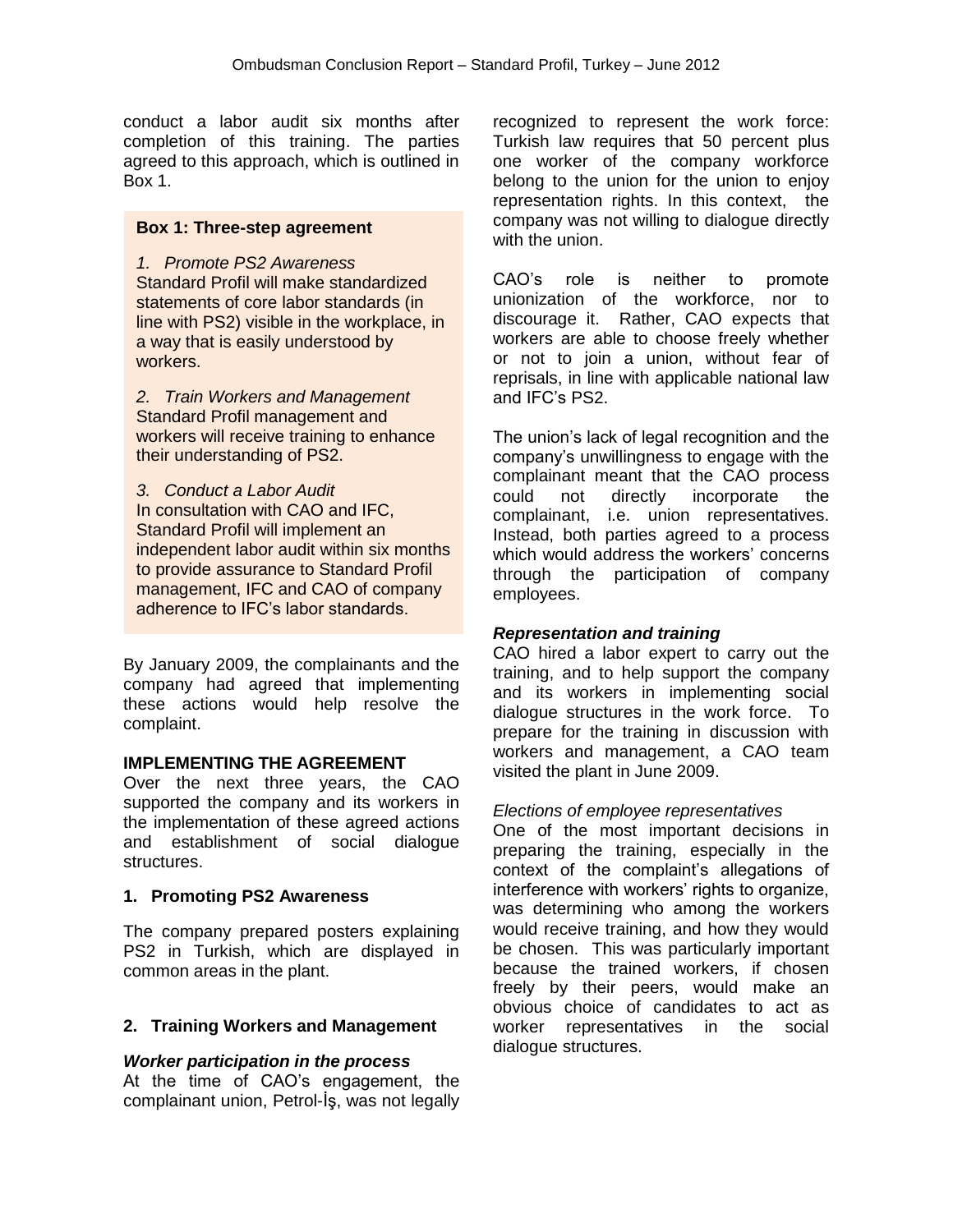

*A Standard Profil worker casts his vote.* 

In early January 2010, 60 workers were chosen by their peers to participate in training in free elections overseen by a third party neutral (Professor Selamoglu, an expert from nearby Kocaeli University). Of these 60 workers, 56 were full time workers and 53 were men, reflecting a predominantly male workforce.

#### *Training process*

In late January 2010, the 60 elected worker representatives and 13 company managers received training over the course of a week. Workers and management were trained in separate one day training sessions with specific objectives (see Box 2).

#### **Box 2: Training objectives**

- Educating management and the workforce about IFC's Performance Standard 2
- **Preparing management and workers** for Social Dialogue

The training included a presentation of PS2 requirements; a self assessment of the company's performance at the time against PS2 requirements; information and examples of social dialogue in practice; and many practical examples and role play exercises to help build skills of workers and managers to work together to address workplace issues.

*Establishing social dialogue structures*

In February 2010, immediately following the training week, the company established social dialogue structures in consultation with the group of 60 trained workers in meetings facilitated by Professor Selamoglu, the same third party neutral who had assisted in the workers' election. This larger group agreed to establish a smaller 'Consultative Committee' made up of ten worker representatives chosen from among



*Workers filling out their ballots*

the 60 trained representatives, and five management representatives.

The Consultative Committee first convened in March 2010, and from then on met regularly. At the first meeting, the Committee agreed to establish a 'Social Performance Team' comprising six worker and five management representatives.

#### *Follow up visit for capacity building*

In September 2010, the CAO team visited the plant to observe the progress made in establishing social dialogue structures. The team had discussions with management and social dialogue participants; observed a meeting of the Consultative Committee; and carried out an anonymous survey of the workforce.

#### *Worker feedback*

This was the first time in the process that the entire workforce was given the opportunity to provide feedback. The survey had a good response rate with 567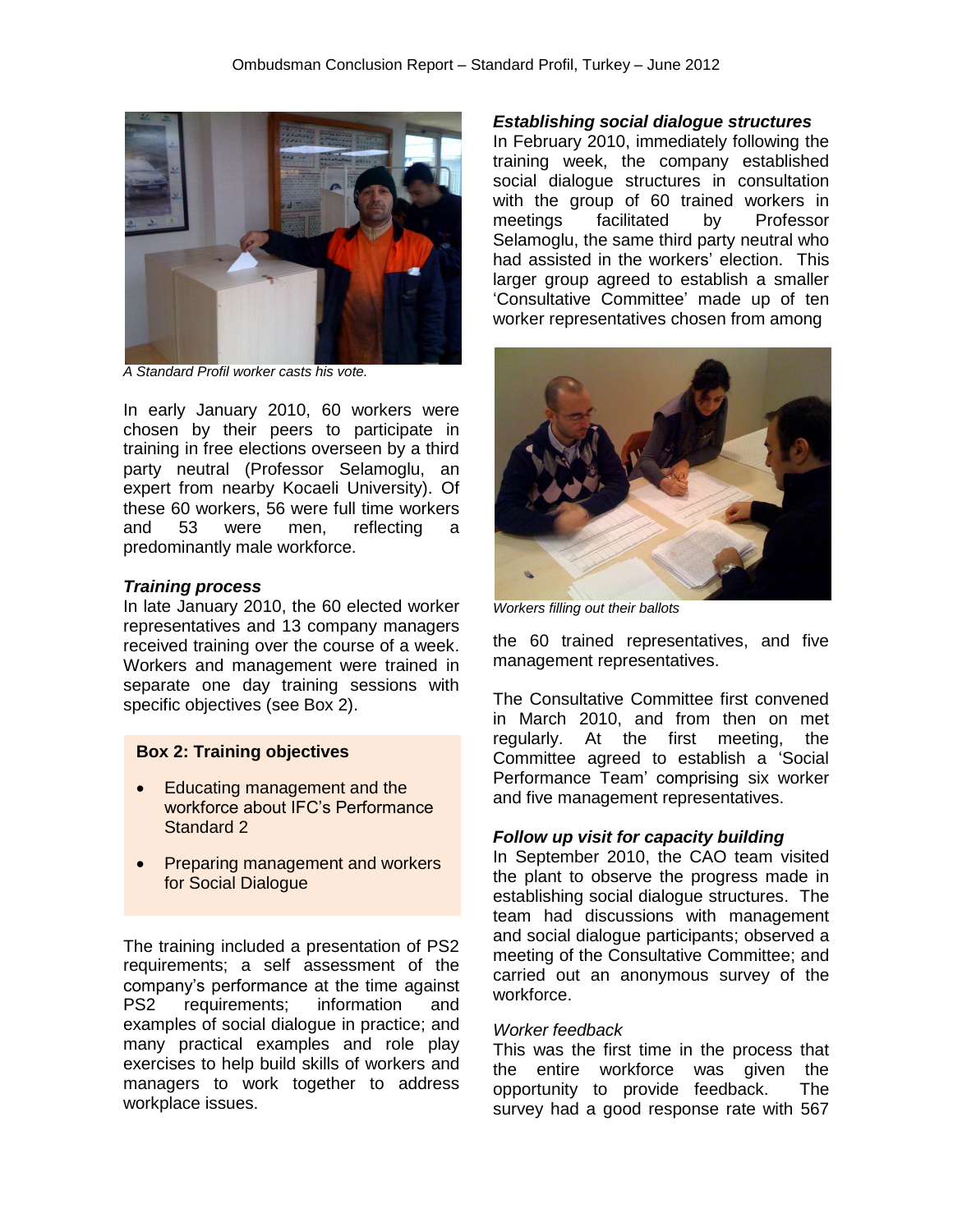respondents representing different shifts, positions, and both permanent and contract workers. The responses were analyzed by Professor Selamoglu.

Standard Profil's workers used the opportunity to give frank feedback. Overall, the workers' desire for a positive change in management attitude, wage policy, and work load all ranked as high priorities. The survey highlighted that company management still had a significant task ahead to convince workers that social dialogue was being taken seriously by management. Mistrust of the social dialogue process, particularly in dealing with critical issues such as workload and wage policy, was highlighted as an issue of concern. Nonetheless, both permanent and contract workers cited that there had also been some positive changes in working conditions at the factory.



*Meeting of the Social Dialogue Consultative Committee* 

#### *Management feedback*

During CAO's visit, company management expressed that the social dialogue process had brought about a paradigm shift in the way they dealt with workers. Management was pleased that the open dialogue had made them more knowledgeable of staff concerns.

The positive experience with social dialogue in the Düzce operations prompted Standard Profil management to incorporate this approach to worker relations more broadly in its management systems. This resulted in Social Dialogue structures being established in the company's Bursa and Manisa locations in Turkey, as well as planned in their growing global operations in China and South Africa.

### **Box 3: Understanding the value of yogurt**

Yogurt – and that it should be available in the canteen every day - was a topic that came up repeatedly in the role play sessions during the training. Both participating managers and workers shared the desire to see yogurt restored to the daily menu, from which it had been cut to economize, as the automobile industry was going through a significant crisis.

Management promptly restored yogurt to the daily menu, a move that can perhaps be counted as the first concrete outcome of the new, open communication between workers and management.

Previously, company management had not been aware how strongly workers felt about this issue. There is a widely held belief among the workers that yogurt has medicinal benefits that can counter impacts from exposure to chemicals. While this belief is not scientifically supported, it is understandable that the company's cut back on yogurt was felt very strongly.

This first insight and response exemplified the value of open communication right at the start of the process.

## **3. Independent Labor Audit**

In April 2011, an independent labor audit was implemented as the final step in the agreed process. An independent audit firm, STR, was hired and supervised by IFC in consultation with CAO and Standard Profil.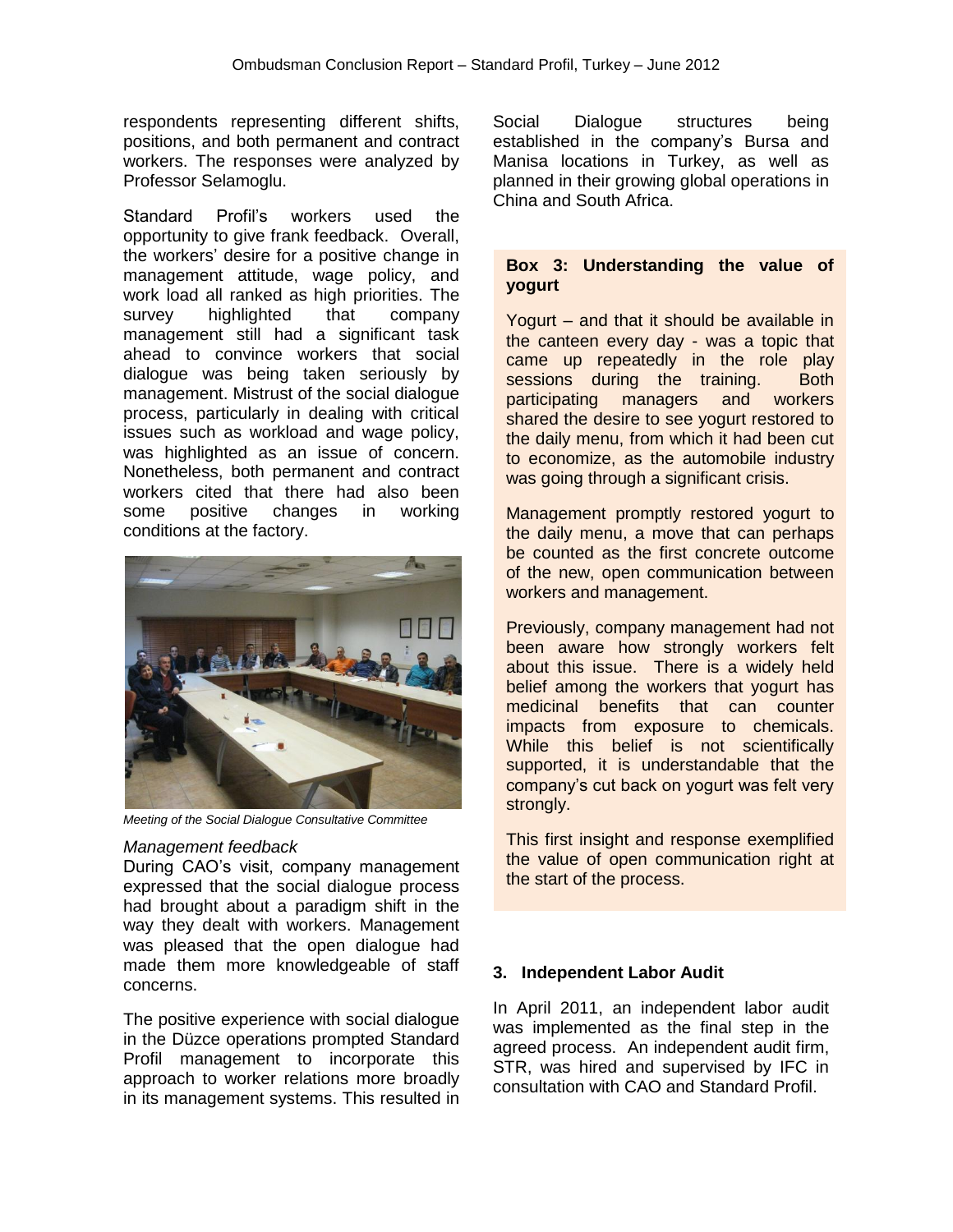The aim of the audit was to help Standard Profil, IFC, and CAO understand whether the company's operations conformed to Turkish labor law and IFC's Performance Standards, and to allow the company to address any concerns highlighted by the audit.

In follow-up meetings between IFC and the company, an Action Plan was agreed to which sets out specific action items for the company on a number of issues, with implementation to be finalized by the end of 2013. The Consultative Committee will play an active role in overseeing the implementation of the agreed action items.

### **OUTCOMES OF THE DIALOGUE PROCESS**

Overall, CAO's involvement has catalyzed and supported some significant and systemic changes in Standard Profil's approach and operations.

*Social Dialogue structures* have been implemented through which workers and management can openly exchange views on issues of concern and agree on relevant changes. Equally, the implementation of any agreed changes is overseen by worker representatives through social dialogue structures. These discussions have led to some concrete early outcomes (see box 4).

A new *grievance procedure* has been developed in consultation with worker representatives, and is being implemented.

This case has had a *systemic impact* on Standard Profil's operations, as the company has now adopted a Social Dialogue approach throughout its operations in Turkey, with plans to use the same approach in China and South Africa.

## **Box 4: Social dialogue: Early outcomes**

- Change in the shift direction to extend weekly rest times
- Improvements for tea breaks: additional tea and TV screens
- Availability of new working shirts in return for worn out shirts
- Upgrade of older worker shuttles
- Daily availability of yogurt in the canteen
- Consultation on and adoption of a new grievance redress mechanism

The use of *contract labor* was of concern to many workers, and the opening up of dialogue structures, along with the audit results, has led to a restructuring in the way that the company will use contract labor. To date, just under 600 contract workers have been converted to employee positions and the company is undergoing a further review of how they use contract workers, with the aim of converting any contract workers working in core functions in the factory to employee status.

With regard to *freedom of association*, in addition to being able to choose their representatives and bring forward any concerns through the newly established Social Dialogue structures, many workers exercised their labor rights by joining Petrol-İş, the union involved in bringing the complaint to CAO.

## **CHALLENGES AND LESSONS LEARNED**

## *An ongoing labor dispute*

While the company and the complainant – Petrol-is - agree that the atmosphere at the plant has improved, and communication has opened up between management and workers, the relationship between company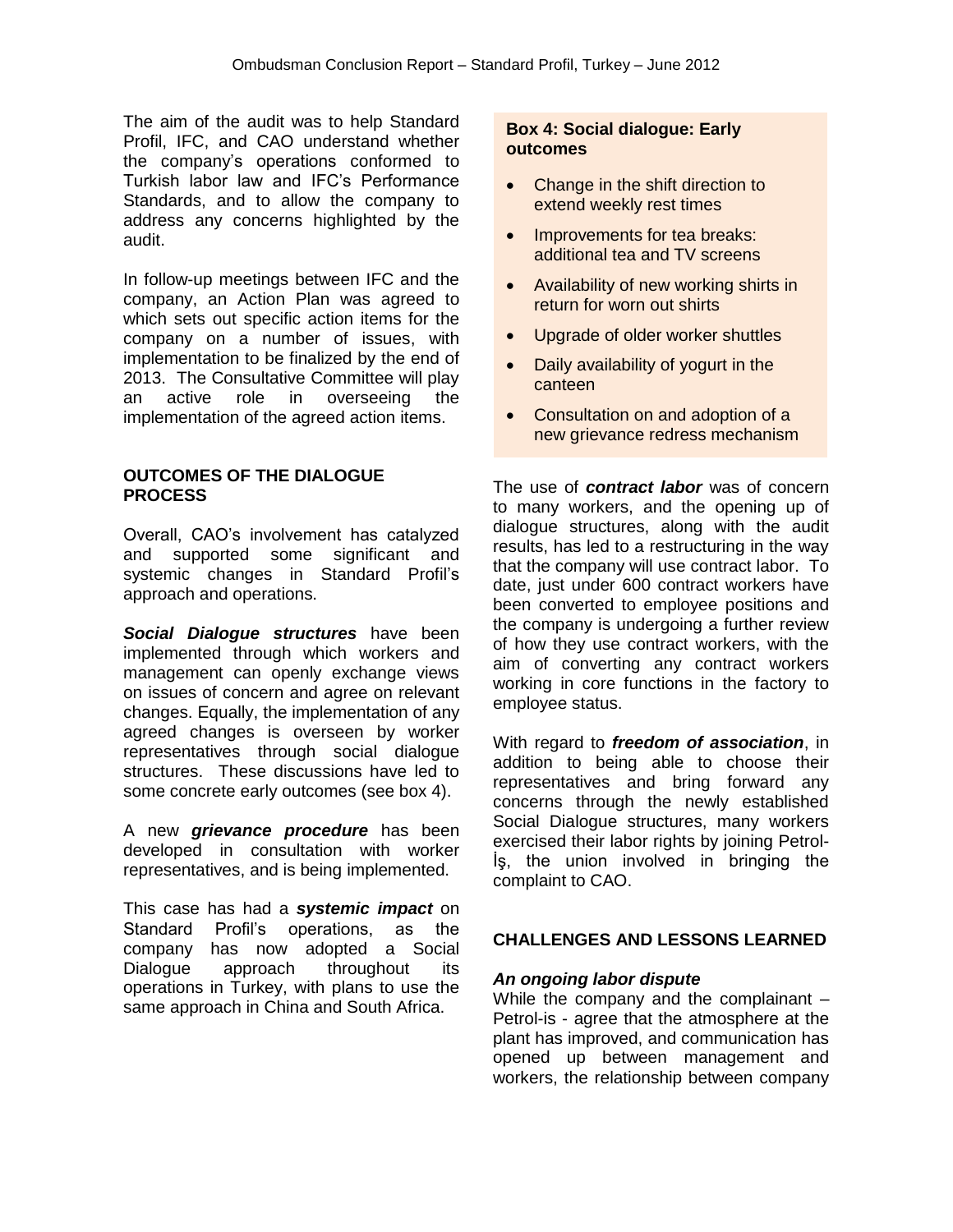management and the union remains unchanged.

At the time of CAO closing the complaint, Standard Profil and Petrol-İş are involved in an ongoing dispute. The union actively worked to mobilize workers throughout the time of CAO's involvement in this case, and in March 2011, Petrol-İş announced that they had achieved the legally required quota of 50 percent plus one worker to gain recognition. The company has requested that the Ministry of Labor verify the legitimacy of this claim, a process that can last two years.

In this period of uncertainty, both parties are watching the situation carefully and are concerned about the potential for process manipulation from the other side. Petrol-is alleges that 39 of its members were unfairly dismissed between February 2010 and December 2011, including two union organizers. These dismissals, the union claims, may send a signal to the workforce not to join a union, and thereby infringe the workers' rights of freedom of association, the grounds of the union's original complaint to CAO.

Standard Profil maintains that it only dismisses workers legally. It discloses that there are currently 77 outstanding labor court cases, 46 of which have been registered since 2010.

Again, the CAO's role is neither to promote unionization of the workforce, nor to discourage it. Rather, CAO expects that workers are able to choose freely whether or not to join a union, without fear of reprisals, in line with applicable national law and IFC's PS2.

A decision by the Turkish Labor Ministry is pending which will present the Ministry's view on the union's representation rights. This decision will provide the parties with the opportunity to define their future relationship.

## *A process without the participation of the complainants*

The CAO's process was designed to help find resolution to the concerns expressed in the complaint in a context where the company was unwilling to meet with the complainant union, which was not legally recognized to represent the work force. This meant that the complainants themselves did not participate in the ensuing process at the company, but instead, CAO worked with freely chosen worker representatives.

The complainants agreed, at the outset, that implementation of the agreed action steps would represent resolution of the complaint. However, they expressed concern that their lack of involvement meant that they were unable to feel completely engaged with the process and its outcomes. For example, they were unable to see the audit that had been carried out under IFC's supervision, with the agreed action steps and implementation being supervised by worker representatives as part of the Social Dialogue process, and by IFC.

The fact that this process was unable to involve the union representatives is a shortcoming; however it was the only process that was feasible in this context with the consent of both parties. In this case, as in all CAO cases, it is ultimately the parties' decision whether participating in a CAO-convened process meets their interests, and CAO works within that framework.

## *Effective Social Dialogue needs to tackle priority issues*

While the Social Dialogue process opened the lines of communication between management and staff, and afforded employees with some tangible change to their working conditions, the process has yet to tackle more problematic and controversial issues. Concerns around compensation, overtime and workload remain issues of high priority to workers that ought to be addressed effectively through